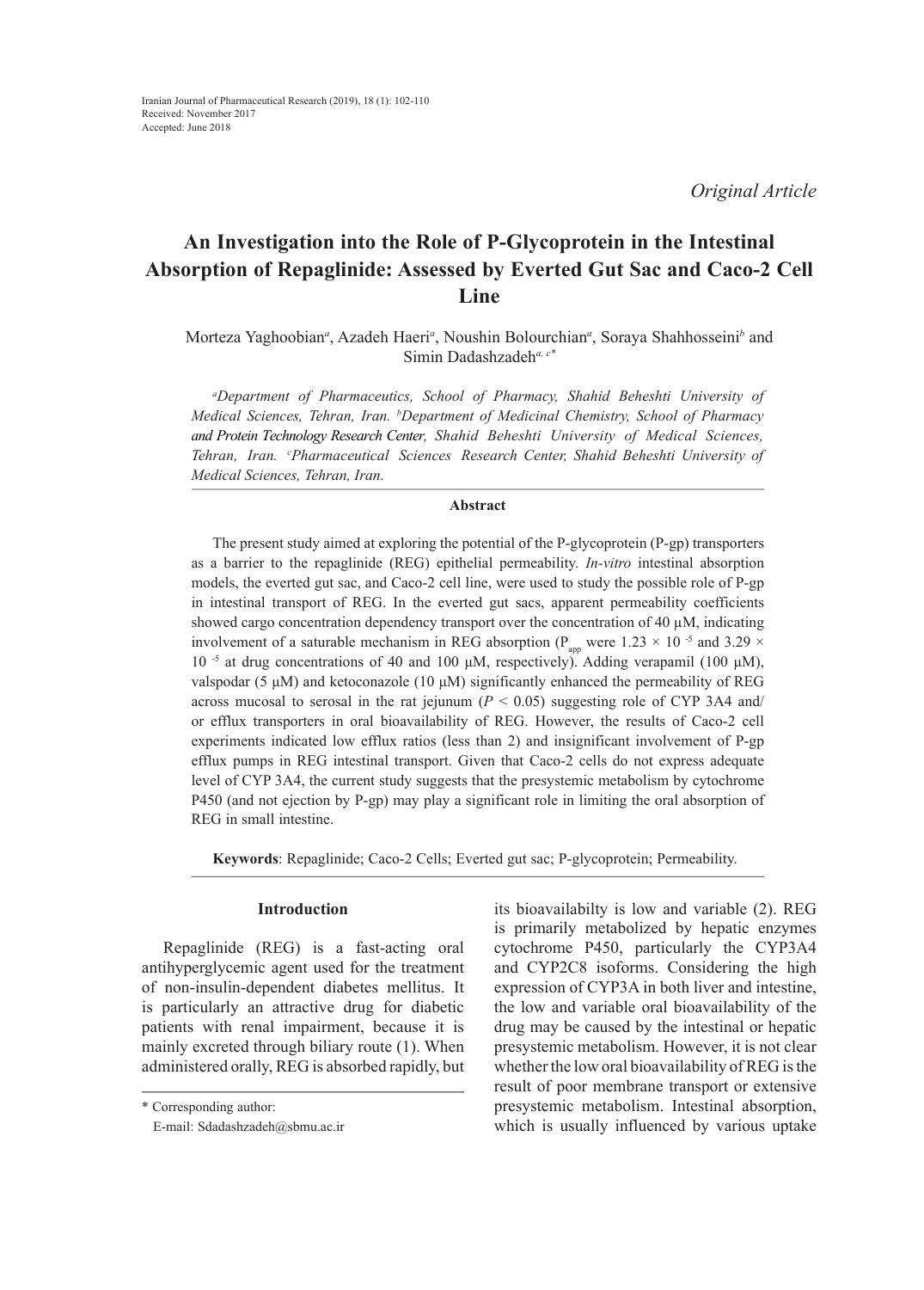and efflux membrane transporters in the intestine and/or liver, is an important key factor affecting the oral bioavailability of medications (3). P-gp is the most investigated transporter in the gut. This ATP binding cassette (ABC) efflux transporter is located on the apical membrane of the mature intestinal cells thereby limiting the intestinal absorption of many clinically important and frequently prescribed drugs (4, 5). Moreover, the joint presence of CYP3A and P-gp in enterocytes and the significant overlap in their substrates suggest their synergistic action in limiting oral drug absorption (6, 7). Due to the barrier role of P-gp in limiting the intestinal absorption of wide class of drugs, down-regulation, bypassing or inhibition of P-gp at the intestine has been considered as a strategy to improve oral drug bioavailability of known substrates. Despite the wide clinical use of REG, its interaction with P-gp has not been well investigated and the findings are controversial. Niemi *et al.* investigated possible associations between the pharmacokinetics of REG and single nucleotide polymorphisms (SNPs) in the genes encoding for the drug transporters organic anion transporting polypeptide 1B1 (OATP1B1) and P-gp (8). The results showed that pharmacokinetics of REG was not associated with the studied P-gp SNPs, suggesting that REG is not a substrate of P-gp. Based on their results OATP1B1 genotype was significantly associated with an enhanced effect of REG on blood glucose. However, according to some other studies, the P-gp is likely to affect REG and can significantly participate in drug-drug interactions with other P-gp substrates or inhibitors. Kajosaari *et al.* reported that coadministration of REG with cyclosporine A, significantly increased the plasma concentrations of REG in healthy volunteers. Inhibition of the CYP3A4- catalyzed metabolism as well as the OATP1B1-mediated hepatic uptake of REG by cyclosporine was considered as the probable cause of the observed interaction. It is of note that cyclosporine inhibits CYP3A4, P-glycoprotein, and OATP1B1 (9). Chang *et al.* by using pharmacophore models and database screening predicted the affinity of REG for P-gp and confirmed their prediction through inhibitory effects of the drug on [3 H] digoxin transport in MDCK MDR1 *in-vitro* cell model

(10). Considering the low and variable oral bioavailabilty of REG and controversy of reports regarding the involvement of P-gp transporter in REG oral absorption, the present study aimed at exploring the potential of the P-gp transporter as a barrier to the REG epithelial permeability. The permeability and transport characteristics of REG were investigated using the everted gut sac and Caco-2 cell models.

#### **Experimental**

## *Materials*

Repaglinide (REG) was purchased from Darou Pakhsh Pharmaceutical Co. (Tehran, Iran). Roswell Park Memorial Institute-1640 (RPMI 1640), Dulbecco›s modified Eagle›s medium (DMEM), fetal bovine serum (FBS), penicillinstreptomycin solution and Hank's balanced salt solution (HBSS) were obtained from Biowest (Germany). Valspodar was a generous gift from Novartis (Basel, Switzerland). Verapamil hydrochloride was supplied by Pars Darou (Tehran, Iran). HPLC grade acetonitrile and hydroxylethyl piperazine ethane sulfonic acid (HEPES) were obtained from Merck (Germany). Lucifer yellow was provided by Sigma-Aldrich (Germany). All other chemical reagents used were of analytical grade.

# *Everted gut sac studies Preparation of everted sacs*

The everted sac method was used as previously described (11). All animal experiments were approved by the local ethics committee of Shahid Beheshti University of Medical Sciences (Tehran, Iran). Male Wistar rats weighing 230 and 250 g were fasted for 24 h but were allowed free access to water. Under deep anesthesia, the jejunum of the rat intestines (approximately 10 cm) was quickly excised, and the underlying mesenterium was removed. The segment was washed several times with normal saline solution and placed immediately into the oxygenated Krebs buffer (composition: NaCl 118 mM, NaHCO<sub>3</sub> 25 mM, KCl 4.7 mM,  $CaCl<sub>2</sub>2.5$  mM,  $MgSO<sub>4</sub>$  1.2 mM,  $KH_2PO_4$  1.2 mM, and d-glucose 11 mM). The intestine was carefully everted on a glass rod (3.0 mm diameter), filled with 2 mL of Krebs buffer, and divided into sacs approximately 4.5 cm in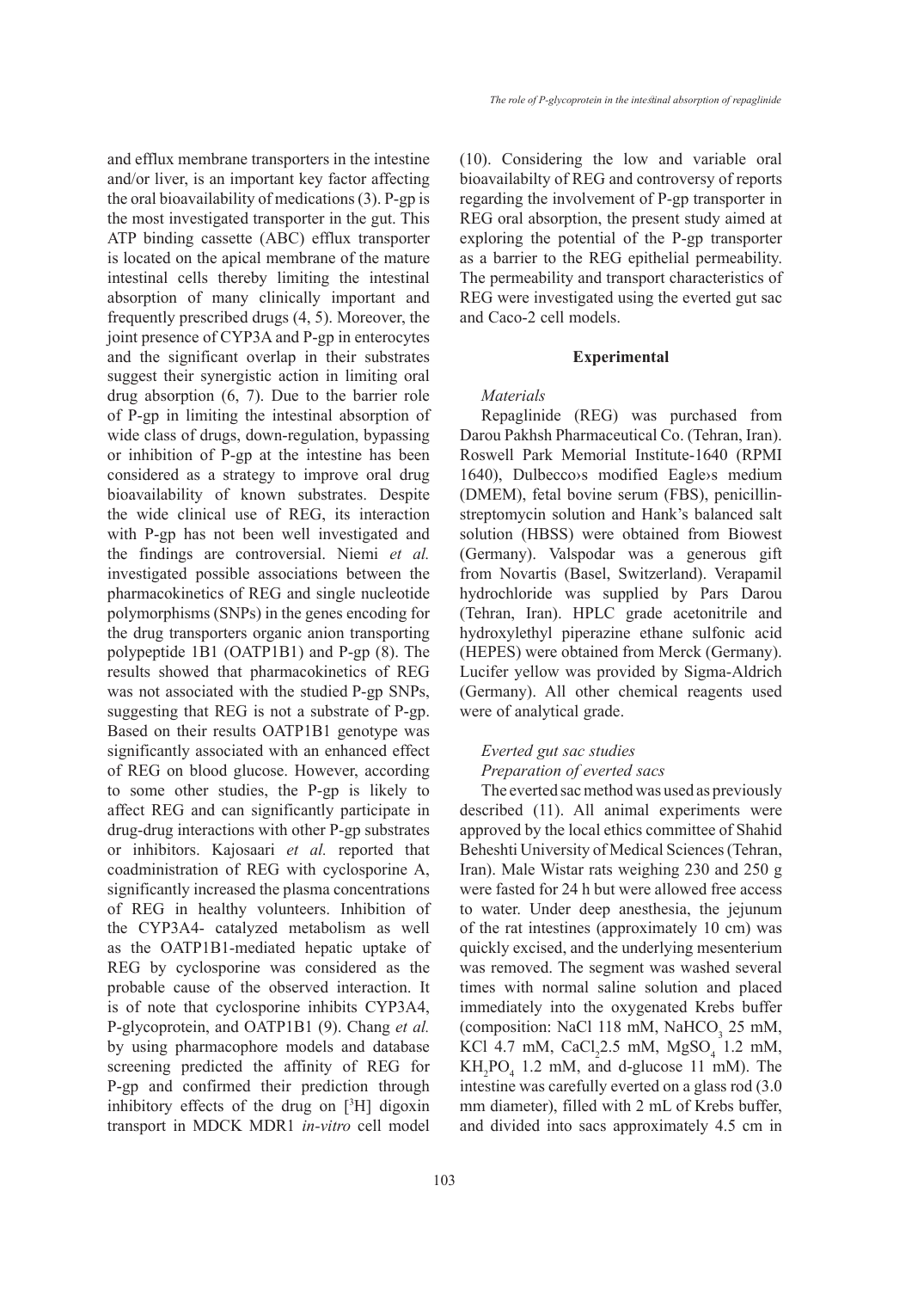length with silk suture. The sacs were placed in the oxygenated buffer solution (pH 6.8). The solution was maintained at 37 °C with 95%  $O<sub>2</sub>$ and  $5\%$  CO<sub>2</sub> throughout the experiment.

# *Drug transport studies*

Sacs were placed in 25 mL of oxygenated buffer solutions (pH 6.8) containing different concentrations of REG (10 to 100 µM) with or without the P-gp inhibitors at the typically used inhibitory concentrations: verapamil (100  $\mu$ M), valspodar (5  $\mu$ M), or ketoconazole (10 µM) (12-14). At various time points, 10, 20, 35, 45, 60, and 90 min, sacs were removed, blotted dry, and the serosal contents were collected. REG serosal concentration was determined by a validated HPLC method (Section 2.4). Each sac was weighed before and after the experiment to calculate the fluid volume inside the sac.

# *Evaluation of the viability of the everted gut sacs*

The viability and any possible damage of the gut was determined by measuring the release of the cytosolic enzyme lactic dehydrogenase (LDH), as an indicator of cell damage, and analyzing the glucose concentrations both in the mucosal and serosal sides (11, 15). The LDH activity was measured in the incubation media using LDH-P kit from Kimia Pajouhan (Tehran, Iran). The results were calculated as U/L/cm<sup>2</sup> of sac area. Glucose concentration was measured by a biochemistry analyzer (Roche Diagnostics, Germany).

# *Cell Culture studies*

Caco-2 cells (purchased from Pasteur Institute of Iran) were grown on 75 cm2 plastic culture flasks, containing 15% (V/V) fetal bovine serum (FBS), 50% RPMI 1640, 34% DMEM and 1% (V/V) penicillin–streptomycin at 37 °C in a 95% humidified air with 5%  $CO_2$ . The growth medium was changed every other day, and the cells were trypsinized using Trypsin-EDTA every 4 days for passage. The cells with passage numbers of 35-40 were used for the drug transport experiments.

*Transport studies* When reaching 80–90% confluency, for transport study, the cells were seeded on polycarbonate filter inserts (with pore size of 0.4  $\mu$ m, 1.13 cm<sup>2</sup> surface area, Korea) at a density of  $5 \times 10^4$  cells/cm<sup>2</sup> and grown for 21 days to allow full expression of P-gp and appropriate tight junctions. To evaluate the integrity of cellular monolayer, the transepithelial electrical resistance (TEER) was measured and transport studies were conducted when the TEER values were more than  $300-400$  Ωcm<sup>2</sup>. Before conducting drug transport experiments, the cells were washed twice with HBSS containing 25 mM HEPES (pH 7.4, 37 °C). Then, monolayers were pre-incubated at 37 °C for 30 min, and TEER values were measured. HBSS/HEPES buffer on both sides of the cell monolayers was then removed by aspiration and replaced with REG solution with various concentrations (20, 40 and 60  $\mu$ M) on one side of the cell layer, apical (A) or basolateral (B), and fresh blank buffer on the other side. The volume of the buffer on the apical and basolateral side of the cell layer was 0.3 mL and 0.7 mL, respectively. The monolayers were incubated at 37 °C, placed in a shaker and shaken at 50 rpm during the transport process. The samples were taken from the receptor chamber (apical side or basolateral side in the case of B-A and A-B transport studies, respectively) at 30, 60, 90, 120 and 180 min, and then replaced with the same volume of the pre-warmed fresh buffer. Each experiment was repeated three times and REG concentration was determined by the HPLC system. The inhibition of REG efflux across Caco-2 cells was examined in the presence of two common P-gp inhibitors: verapamil (100 μM) and valspodar (5 μM).

# *Integrity of the monolayer*

To determine the cell monolayers integrity, the TEER values and percent of Lucifer yellow transport across the cell monolayers were measured. The TEER was measured using an EVOM 2 Epithelial Voltohmmeter (World Precision Instrument, Sarasota, USA). The transport studies were conducted when the TEER values were more than  $300-400 \Omega$ cm<sup>2</sup>. A reduction in the TEER recorded across a monolayer indicates the dilation of tight junctions or a disruption of the monolayer (16, 17). Lucifer yellow is a small hydrophilic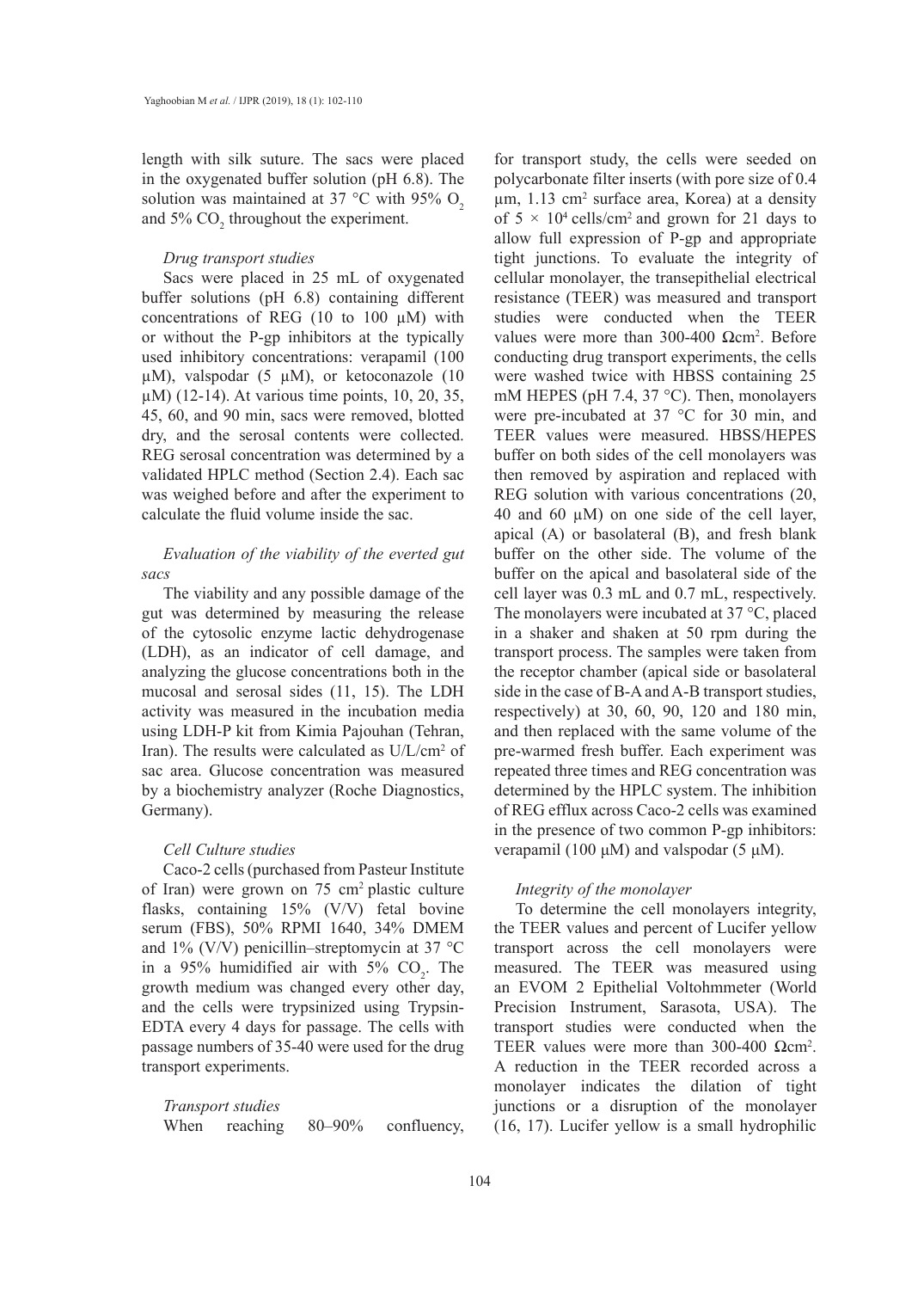fluorescent molecule that is easily detectable by spectrophotofluorometer (485 nm excitation and 535 nm emission). The paracellular transfer of Lucifer yellow was determined and served as an additional marker for the epithelial cell tightness. In each set of experiments, Lucifer yellow was added  $(100 \mu g/mL)$  to the inserts and its passage was evaluated at 37 °C (18).

#### *Analysis of the samples*

HPLC was conducted using a system consisting of a Wellchrom K-1001 HPLC pump and a K-2700 diode array UV/VIS spectrophotometric detector (Knauer, Germany). The analyses were conducted at ambient temperature on a Perfect Sil RP-18 (150 mm × 4.6 mm *i.d.*, Merck). The optimal mobile phase for REG was a mixture of acetonitrile and phosphate buffer 0.02 M  $(60:40 \text{ V/V})$  delivered at a flow rate of 1 mL/ min. The detection wavelength was set at 242 nm and the injection volume was 100 μL. The column temperature was maintained at room temperature. The calibration curves were linear over the concentration range of 100-1000 ng/ mL ( $R^2$  > 0.994). The intra-day and inter-day coefficients of the variation (CV) were all less than 5%.

#### *Calculations*

Apparent permeability coefficients  $(P_{\text{app}})$  of REG were calculated in everted gut sac and Caco-2 cell line according to the below equation (19):

$$
P_{app} = (dQ/dt)/(A \times C_0)
$$

Where the dQ/dt (ng/min) is drug permeation rate, A (cm<sup>2</sup>) the cross sectional area, and  $C_0$ (ng/mL) the initial concentration of REG in the donor chamber. In Caco-2 cell, the  $P_{\text{app}}$  of REG was calculated in both apical to basolateral  $(p_{app.})$  $_{AB}$ ), and basolateral to apical ( $p_{_{app,BA}}$ ) directions. The efflux ratio (ER) of the drug in Caco-2 cell was assessed by calculating the ratio of  $p_{\text{app.BA}}$ to papp.AB (papp.BA*/*papp.AB). TEER was calculated based on the following equation (16):

$$
TEER = (TEER_{\text{mono}} - TEER_{\text{blank}}) \times A
$$

Where  $\text{TEER}_{\text{mono}}$  is the cell monolayer and

porous membrane resistance,  $\text{TEER}_{\text{blank}}$  the porous membrane resistance, and A the porous membrane surface area. The Lucifer yellow transport was calculated according to the following equation (18):

Lucifer Yellow Passage% =  $[(F_t - F_b)/(F_0 [F_b] \times 100$ 

 $F<sub>t</sub>$  is the fluorescence intensity of Lucifer yellow across the monolayer,  $F_0$  the initial fluorescence intensity of Lucifer yellow on the donor side, and  $F_b$  the fluorescence intensity of the blank sample (HBSS/HEPES buffer alone).

## *Statistical analysis*

The results are presented as mean  $\pm$  standard deviation and analyzed using one-way ANOVA. Statistical significance level was set at *P <* 0*.*05.

## **Results**

*Absorptive transport of REG across everted gut sacs* 

LDH is an intracellular enzyme which has been used as a biochemical marker of intestinal wall damage (20). In order to evaluate the viability of gut sac and any possible damage due to the sac preparation, the release of the cytosolic enzyme LDH was examined. At 30 min, the mean LDH activity detected in the incubation media was 150 U/L/cm2 and was similar to that detected at 60 and 90 min ( $p >$ 0.05), indicating the viability of the gut sacs during the experiments. Glucose is actively transported in the small intestine, thus a glucose gradient between the outside and inside fluids of gut sacs is considered as an additional indicator for gut viability and well functionality. In our experiments at 90 min, the glucose concentration in the serosal fluid was approximately 1.5 times higher than the mucosal concentration (data not shown). These results show that the sacs were biochemically active and physically intact during the experiments.

The transport of REG from mucosal (bulk solution) to serosal side (inside sac) of the jejunum at various REG concentrations (10, 20, 40 and 100 µM) was investigated. As shown in Table 1 there was no significant difference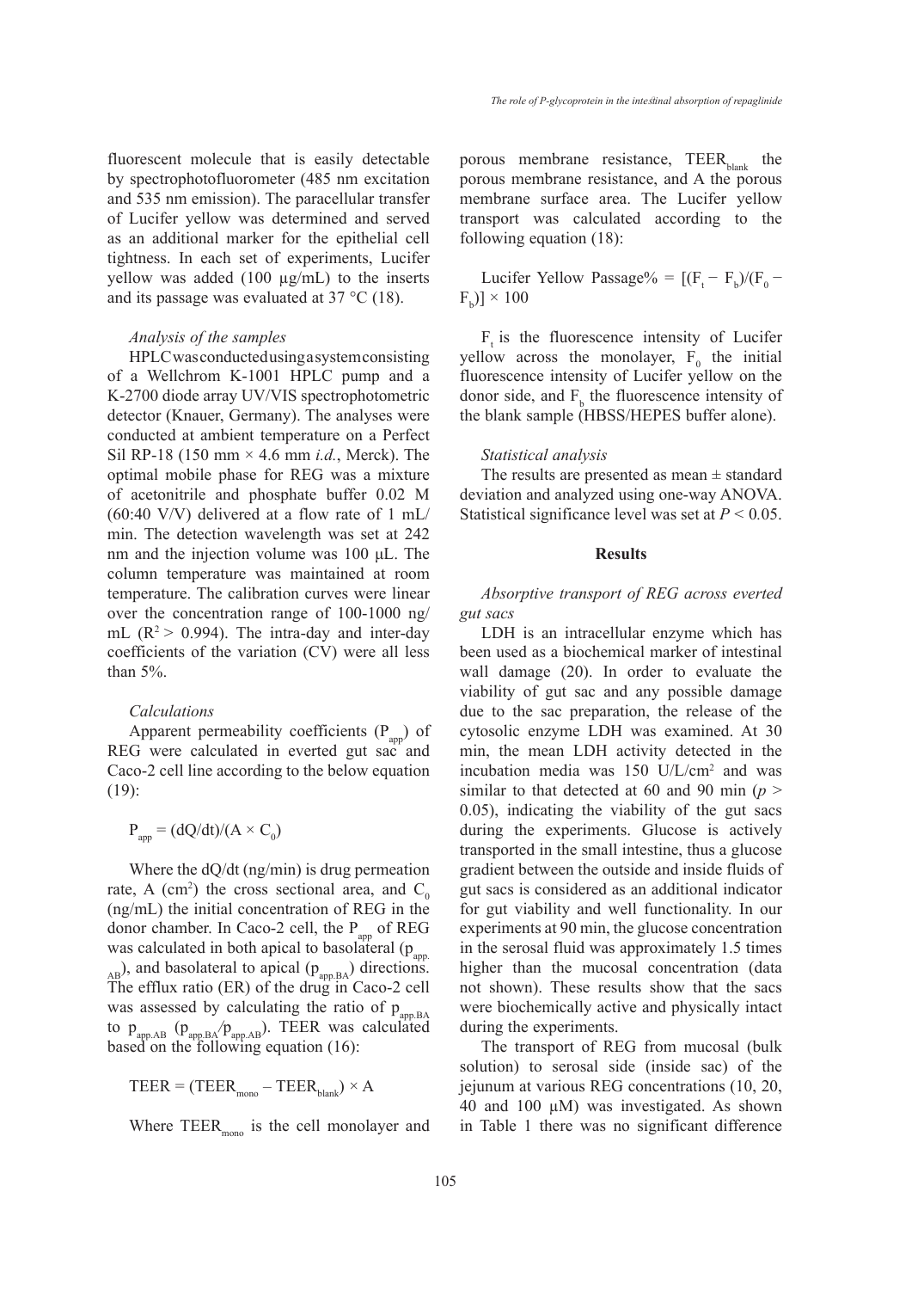| (Mean $\pm$ SD, n = 3). |                                     |
|-------------------------|-------------------------------------|
| Concentration $(\mu M)$ | $P_{app}$ × 10 <sup>-5</sup> (cm/s) |
| 10                      | $1.21 \pm 0.14$                     |
| 20                      | $1.16 \pm 0.09$                     |

40  $1.23 \pm 0.19$  $100 \hspace{1.5cm} 3.29 \pm 0.58$ \*\*

Table 1. Apparent permeability coefficient  $(P_{\text{app}})$  of REG, across everted gut sacs at various drug concentrations

\*\**P* < 0.01: significant difference when compared to the lower REG lower concentrations.

between the apparent absorptive permeability  $(P_{\text{app}})$  values when drug concentration was  $\leq 40$  µM, however an about 2.8-fold increase in the permeability value was observed at higher drug concentration (100  $\mu$ M). The concentration dependent absorption of REG may reflect possible involvement of a saturable mechanism for its intestinal transport, either CYP3A enzymes, which are responsible for the drug intestinal first pass metabolism, or efflux transporters.

For further investigation, the effect of three different P-gp inhibitors (verapamil, valspodar and ketoconazole) on the REG transport across the everted gut sacs was examined; separately.  $f_{app,BA}$ , and  $f_{app,BA}$ , and  $f_{app,BA}$ ,  $f_{app,BA}$ ,  $f_{app,BA}$ ,  $f_{app,BA}$ ,  $f_{app,BA}$ ,  $f_{app,BA}$ ,  $f_{app,BA}$ ,  $f_{app,BA}$ ,  $f_{app,BA}$ ,  $f_{app,BA}$ ,  $f_{app,BA}$ ,  $f_{app,BA}$ ,  $f_{app,BA}$ ,  $f_{app,BA}$ ,  $f_{app,BA}$ ,  $f_{app,BA}$ ,  $f_{app,BA}$ ,  $f_{app,AB}$ ,  $f_{app,AB}$ ,  $f_{$ 

According to the results the  $P_{app}$  of REG was significantly affected by the employed inhibitors. In the presence of the P-gp inhibitor, verapamil (100  $\mu$ M), valspodar (5  $\mu$ M) or ketoconazole (10 µM), a marked increase in the absorptive flux of REG was observed (Figure 1). In the presence of verapamil, valspodar and ketoconazole and at REG concentration of 20 µM, a 3-fold, 2.6-fold and 3-fold increase in the drug permeability was observed, respectively  $(P < 0.01)$ .

*Transport of repaglinide across Caco-2 Cells*

The involvement of P-gp in REG transport was evaluated by measuring bi-directional transport of drug across Caco-2 Cells. Monolayers displaying TEER values greater than 300  $Ω$ cm<sup>2</sup> were used for transport studies. Lack of significant difference between the TEER concentration (100  $\mu$ M). The values before and after the experiments indicates the integrity of the monolayers during all the possible involvement of a saturable experiments. The integrity of the monolayer and the everted guide experiments. for its intestinal transport, either was additionally confirmed by monitoring the ymes, which are responsible for the transport of Lucifer yellow, which is commonly used as a paracellular marker. The transport of Lucifer yellow was determined to be  $\leq 0.3\%$  in er investigation, the effect of three all the experiments. The  $P_{app}$  values of REG at apical to basolateral,  $p_{app,AB}$ , and basolateral to apical,  $p_{app.BA}$ , direction are shown in Table 2.  $\mathop{\rm g}\nolimits$  inhibitors (verapamil, valspodar apical to basolateral,  $\mathop{p}\nolimits_{\mathop{\rm app. AB}\nolimits},$  and ba

The  $p_{app,AB}^-$  of REG did not show any significant



**Figure 1.** The effect of P-gp inhibitors on REG permeability across everted gut **Figure 1.** The effect of P-gp inhibitors on REG permeability across everted gut sacs, (A) REG 20 µM (Control), (B) REG s cricet of r-gp infiduois on KEO perificability actoss evency gut sacs, (A) KEO 20 µM (Control), (C) REG plus 5 uM Valenodar (D) REG plus 10 uM Vetoconazal \*\*  $D < 0.01$  \*\*  $D < 0.001$  signific plus 100 μM Verapamil, (C) REG plus 5 μM Valspodar, (D) REG plus 10 μM Ketoconazol,\*\*P<0.01, \*\*\*P<0.001, significant difference<br>compared to the control compared to the control.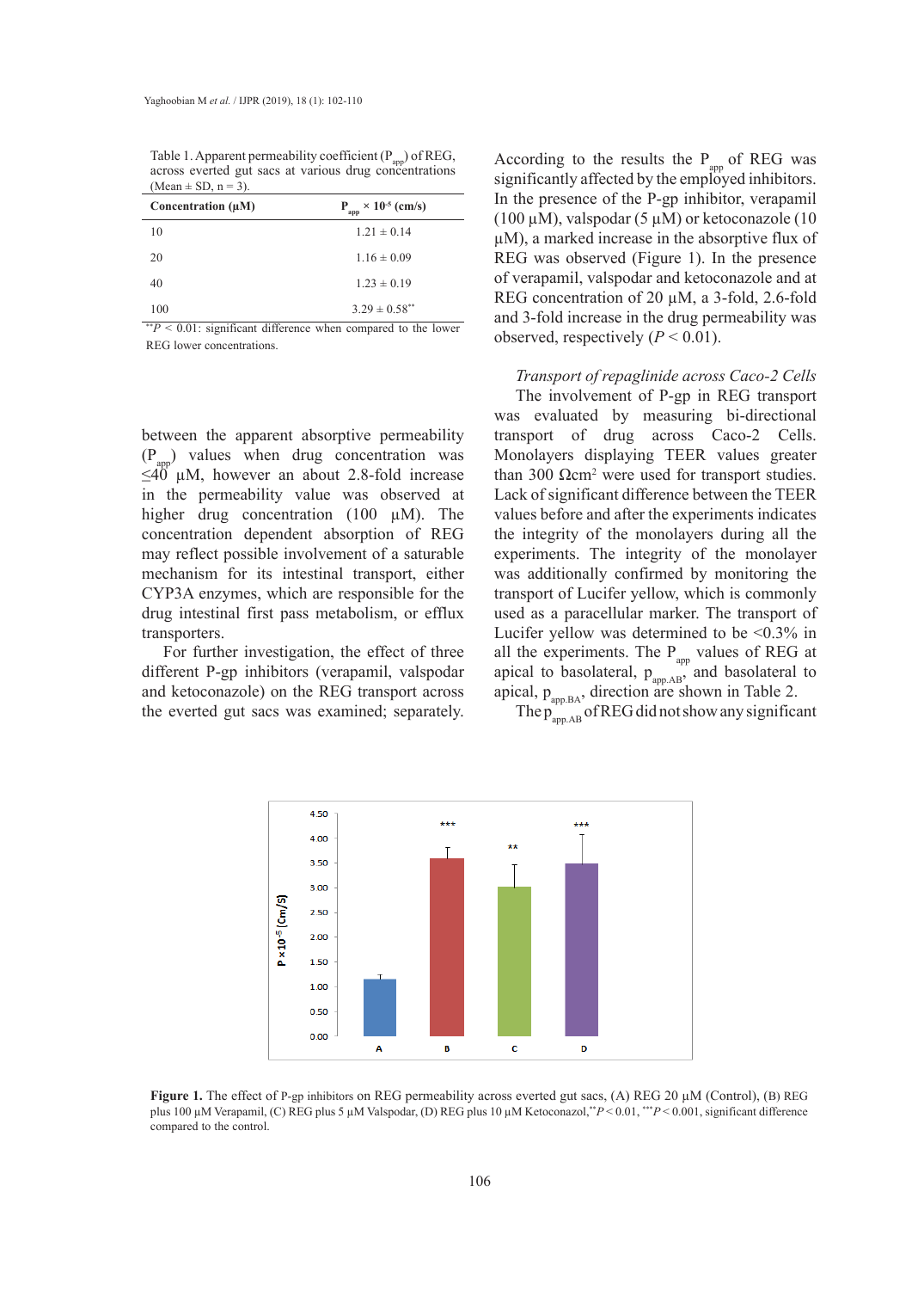| Compound                                   | $\times$ 10 <sup>-5</sup> (cm/s)<br>P.<br>app |                   | ER              |
|--------------------------------------------|-----------------------------------------------|-------------------|-----------------|
|                                            | $A \rightarrow B$                             | $B \rightarrow A$ |                 |
| $REG(20 \mu M)$                            | $1.67 \pm 0.04$                               | $1.07 \pm 0.02$   | $0.64 \pm 0.02$ |
| $REG(40 \mu M)$                            | $1.84 \pm 0.12$                               | $1.19 \pm 0.16$   | $0.65 \pm 0.05$ |
| $REG(60 \mu M)$                            | $1.83 \pm 0.04$                               | $1.46 \pm 0.11$   | $0.80 \pm 0.07$ |
| REG (40 $\mu$ M) + Verapamil (100 $\mu$ M) | $1.96 \pm 0.27$                               | $1.18 \pm 0.2$    | $0.61 \pm 0.09$ |
| REG (40 $\mu$ M) + Valspodar (5 $\mu$ M)   | $1.64 \pm 0.05$                               | $1.12 \pm 0.1$    | $0.68 \pm 0.07$ |

Table 2. P<sub>app</sub> (cm/s) and efflux ratio calculated for the Caco-2 cell studied at different concentrations of REG in the presence or absence of verapamil or valspodar (mean  $\pm$  SD, n = 3).

The influence of concentration on the transport of REG across the Caco-2 cell monolayers is demonstrated at three concentrations (20, 40 and 60 µM) (Figure 2, a and b). No saturation was observed for the transport of REG in both directions (apical to basolateral and basolateral to apical) at the concentrations studied.

changes over the studied concentrations. The efflux ratio remained almost constant (about 0.6) across the tested concentrations. As demonstrated in Table 2, adding verapamil (100  $\mu$ M) or valspodar (5  $\mu$ M) to the medium of Caco-2 cell monolayers did not affect drug transport or efflux ratio.

#### **Discussion**

P-gp, a broad-spectrum efflux transporter, has a major impact on the pharmacokinetic behavior of most clinically relevant drugs. It is expressed in various tissues, particularly epithelial cells of gastrointestinal (GI) tract, liver, and kidney resulting in reduced oral absorption, limited distribution, and enhanced elimination of drugs (21, 22). A few studies have shown evidence that REG may be a P-gp substrate but the role of P-gp in REG transport remains controversial (23). Therefore, the present study aimed at assessing the role of P-gp in the transport of the REG by using Caco-2 cells and everted gut sacs. The everted gut sac model closely simulate the intestinal conditions and has been extensively employed in different steps of drug development studies such as multidrug resistance, drug interactions, and the impact of efflux transport modulators on the absorption of drugs. The advantages of this model include being simple in handling and the presence of a mucus layer which mimic GI condition (24). Likewise, the Caco-2 cell model is a well-characterized intestinal *in-vitro* model and good correlations between the Caco-2 data and the human *in-vivo* absorption results have been shown for various drugs (25, 26). In everted gut sac, the  $P_{\text{an}}$  of REG at the higher drug concentration (100 µM) was 2.8 fold greater than those observed at lower concentrations. This marked concentration dependent absorption implies that some sort of efflux transporters or capacity limited intestinal first pass metabolism may be involved in the REG oral absorption. For more clarification, the gut sac experiments were repeated in the presence of known inhibitors of P-gp. As shown in Figure 1 the REG absorption was significantly affected by adding inhibitors, verapamil (100  $\mu$ M), valspodar (5  $\mu$ M) or ketoconazole (10 µM), separately. The tested inhibitors caused a 2.6 to 3-fold increase in the REG permeability  $(P < 0.01)$ .

To confirm the gut sac results the bi-directional transport of REG across Caco-2 cells in the presence and absence of P-gp inhibitors (valspodar and verapamil) was also evaluated. Lack of significant difference between the TEER values before and after the experiments along with a low passage of Lucifer yellow (<0.3%) confirmed that the monolayer integrity was intact during the experiments.

The Caco-2 cell model is generally considered as a standard method to determine preliminarily whether a compound is a P-gp substrate or not. According to the FDA guidance for industry, there is an involvement of a drug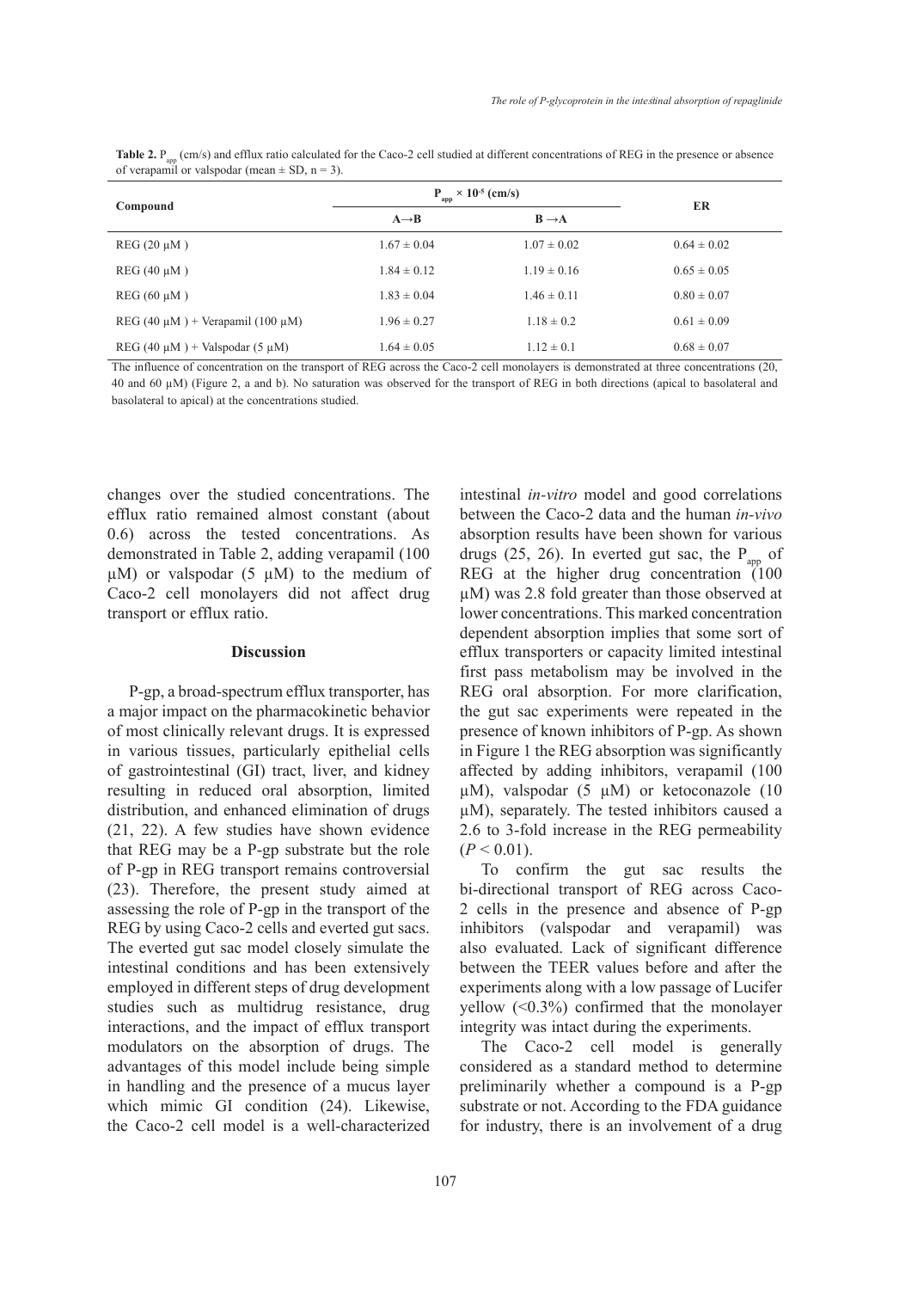

**Figure 2.** (a) Apical-to-basolateral permeation of REG 20  $\mu$ M ( $\blacktriangle$ ), 40  $\mu$ M ( $\blacktriangleright$ ) and 60  $\mu$ M ( $\blacktriangleright$ ) in Caco-2 cell. (b) Basolateral-to-apical permeation of REG 20  $\mu$ M ( $\Delta$ ), 40  $\mu$ M ( $\circ$ ) and 60  $\mu$ M ( $\Box$ ) in Caco-2 cell.

efflux transporter in Caco-2 cells if the efflux ratio is  $\geq$  2 and if a significant (>50%) reduction in the efflux ratio is observed in the presence of an inhibitor of the corresponding transporter (27).

The Caco-2 cells transport data of REG are shown in Table 2. A relatively high apparent permeability coefficient for the apical to basolateral REG transport  $(1.84 \times 10^{-5} \pm 0.12)$ cm/s at 40 µM drug concentration) suggests that the drug can be effectively absorbed in the intestinal tract**.** As demonstrated in Table 2, it was found that the value of ER was less than 2 at all the concentrations tested. Moreover, when

ansporter in Caco-2 cells if the efflux compared with REG alone, P-gp inhibitors did  $2$  and if a significant ( $>50\%$ ) reduction not significantly improve the apical to basolateral filial ratio is observed in the presence absorption of REG in Caco-2 monolayers<br>cells of the company live trace at a CI-liver, Considering the EDA exidence and (Table 2). Considering the FDA guidance and  $\geq$ 2 and if a significant (>50%) reduction and significantly improve the apical to basolateral<br>efflux ratio is observed in the presence absorption of REG in Caco-2 monolayers<br>thibitor of the corresponding transporter (T as a P-gp substrate as well as considering the obtained Caco-2 results in the present study, REG cannot be considered as a distinct P-gp substrate. REG is rapidly absorbed from the gastrointestinal tract after oral administration, but it has a low and variable bioavailability (2). However, it is not clear whether the low and variable oral bioavailability of REG is the result of poor membrane transport or extensive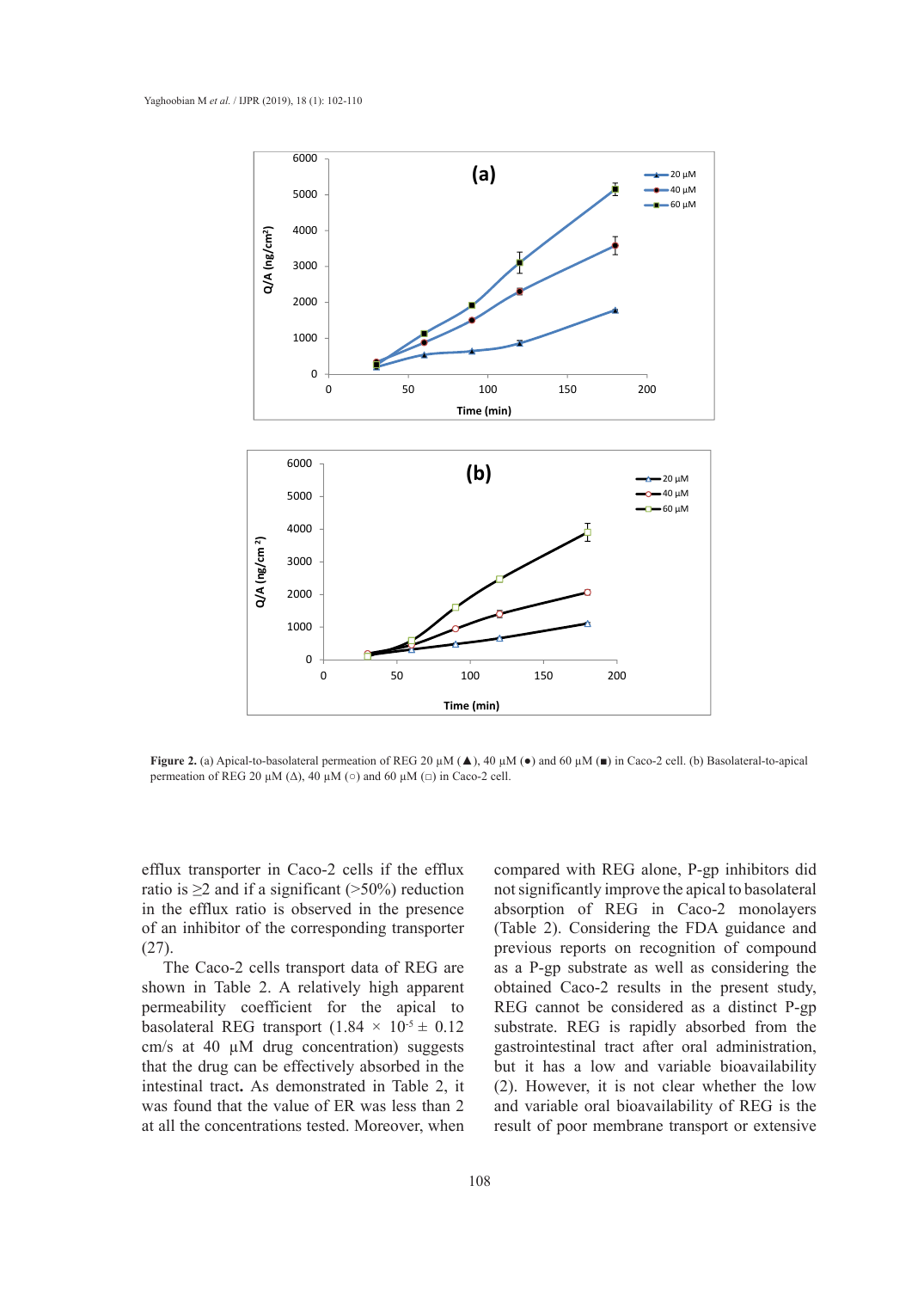presystemic metabolism. Since REG is primarily metabolized by hepatic enzymes cytochrome P450, particularly the CYP3A4 isoform, and the CYP3A4 is the major cytochrome P450 enzyme present in a high level in enterocytes, it is more likely that the low bioavailability of REG is mainly due to intestinal/hepatic presystemic metabolism rather than ejection by efflux transporters. Verapamil, valspodar and ketoconazole are known inhibitors of P-gp, but these compounds are also inhibitors of CYP450 enzymes. While, the tested inhibitors markedly enhanced the REG transport through everted gut sacs (Table 1), they did not show any significant effect on the drug transport across Caco-2 cells. Considering that Caco-2 cells express adequate levels of functional P-gp, but do not express CYP 3A4 enzymes (7), the increased permeability of REG in the presence of the employed inhibitors in the gut sacs experiments could be mainly attributed to inhibition of CYP 3A4 activity. Our suggestion is more confirmed by the ketoconazole data in everted sacs. Among the three tested compounds, ketoconazole which is the most potent inhibitor of CYP 3A4 (28) showed a relatively higher enhancing effect on the REG transport. These results are consistent with a report by Niemi *et al.* showing that clarithromycin, a CYP3A4 inhibitor, significantly increased the  $AUC_{0-\infty}$  and  $C_{\text{max}}$  of REG and enhanced its blood glucoselowering effect (29). As mentioned before P-gp substrates vary greatly in molecular weight, chemical structure and function, however, several studies have been carried out to understand the molecular properties required for transport of drugs by this transporter. Some research groups have suggested that a log p value of at least 2.92, an 18-atom-long/longer molecular axis, a molecular weight of less than 800, and the presence of at least one basic nitrogen atom are common characteristics of the P-gp-substrates (30). REG have a large number of these characteristics; however our data suggest that REG seems not to be a P-gp substrate. Further studies are needed to fully characterize the possible interaction of REG with efflux transporters or CYP enzymes located in the small intestinal epithelial cells.

**Conclusion**

To address limited data and the controversy of the results regarding involvement of P-gp transporters in REG oral absorption, in this study, the absorptive characteristics and the efflux mechanisms of REG were investigated using the everted gut sac and Caco-2 cell models. Our data showed concentration-dependent apparent permeability of REG in the absorptive direction as well as enhanced permeability by verapamil, valspodar, and ketoconazole treatment in the everted gut sac model. In the Caco-2 studies, the REG permeability remained unchanged in the presence of verapamil and valspodar, the potent P-gp inhibitors. These data support the major role of presystemic metabolism and the insignificant involvement of P-gp efflux pumps in low oral bioavailability of REG.

## **Acknowledgement**

This research was financially supported by Shahid Beheshti University of Medical Sciences.

# **References**

- (1) Massi-Benedetti M and Damsbo P. Pharmacology and clinical experience with repaglinide. *Expert Opin. Investig. Drugs* (2000) 9: 885-98.
- (2) Kalliokoski A, Backman J, Kurkinen K, Neuvonen P and Niemi M. Effects of gemfibrozil and atorvastatin on the pharmacokinetics of repaglinide in relation to SLCO1B1 polymorphism. *Clin. Pharmacol. Ther.*  (2008) 84: 488-96.
- Chillistone S and Hardman JG. Factors affecting drug (3) absorption and distribution. *Anaesth. Intensive. Care*  (2014) 15: 309-13.
- (4) Varma MV, M Ambler C, Ullah M, J Rotter C, Sun H, Litchfield J, S Fenner K and F El-Kattan A. Targeting intestinal transporters for optimizing oral drug absorption. *Curr. Drug Metab*. (2010) 11: 730-42.
- (5) Vasiliou V, Vasiliou K and Nebert DW. Human ATPbinding cassette (ABC) transporter family. *Hum. Genomics* (2009) 3: 281.
- Wacher VJ, Silverman JA, Zhang Y and Benet LZ. Role (6) of P‐glycoprotein and cytochrome P450 3A in limiting oral absorption of peptides and peptidomimetics. *J. Pharm. Sci*. (1998) 87: 1322-30.
- Watkins PB. The barrier function of CYP3A4 and (7) P-glycoprotein in the small bowel. *Adv. Drug Deliv. Rev*. (1997) 27: 161-70.
- (8) Niemi M, Backman JT, Kajosaari LI, Leathart JB, Neuvonen M, Daly AK, Eichelbaum M, Kivistö KT and Neuvonen PJ. Polymorphic organic anion